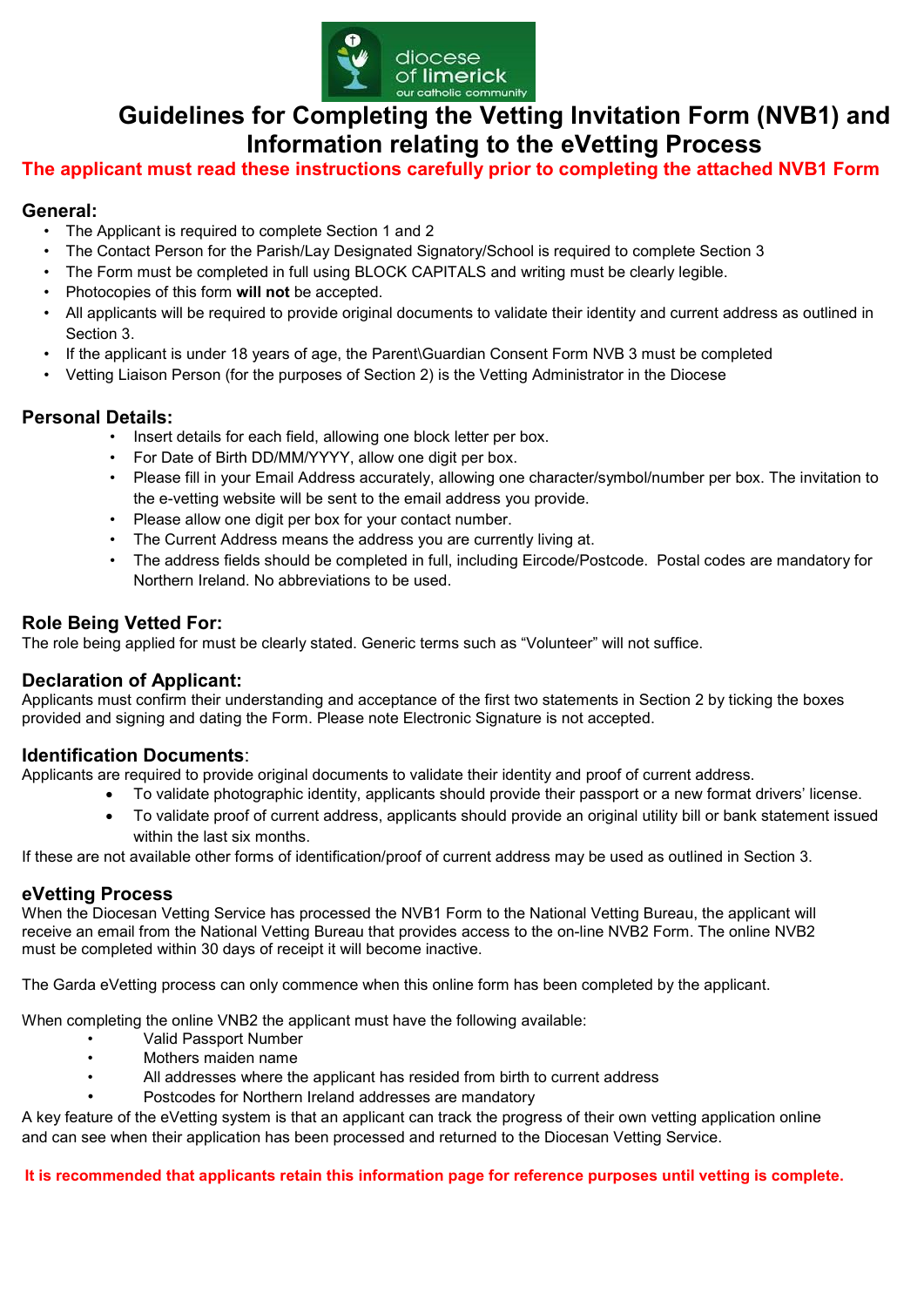**Diocese of Limerick Vetting Service Diocesan Centre St. Munchins Corbally Limerick**

**Please tick if previously vetted by the Diocese Ref No: DOL001-**



| <b>For Office Use Only</b>                 |      |         |               |  |
|--------------------------------------------|------|---------|---------------|--|
| Date Returned                              |      |         |               |  |
| Date Received Back                         |      |         |               |  |
| Ref No: DOL001-                            |      |         |               |  |
| Date of Disclosure                         |      |         |               |  |
| Received from NVB                          |      |         |               |  |
| Indicate if Disclosure is<br>NIL or ACTUAL | NIL. | $\perp$ | <b>ACTUAL</b> |  |
| Date of Parish Letter                      |      |         |               |  |
| /School Email                              |      |         |               |  |
| <b>Contact Person Name</b>                 |      |         |               |  |
| School/Parish                              |      |         |               |  |

# **Form NVB1**

# **BLUE BALLPOINT PEN TO BE USED Vetting Invitation BLUE BALLPOINT PEN TO BE USED**

1

# **Section 1 – Personal Information**

Under Sec 26(b) of the National Vetting Bureau (Children and Vulnerable Persons) Acts 2012 to 2016, it is an offence to make a false statement for the purpose of obtaining a vetting disclosure.

| Forename(s):                  |  |  |  |  |  |  |  |  |  |  |  |  |  |
|-------------------------------|--|--|--|--|--|--|--|--|--|--|--|--|--|
| <b>Middle Name:</b>           |  |  |  |  |  |  |  |  |  |  |  |  |  |
| Surname:                      |  |  |  |  |  |  |  |  |  |  |  |  |  |
| Date Of Birth:                |  |  |  |  |  |  |  |  |  |  |  |  |  |
| <b>Email Address:</b>         |  |  |  |  |  |  |  |  |  |  |  |  |  |
| <b>Contact Number:</b>        |  |  |  |  |  |  |  |  |  |  |  |  |  |
| <b>Role Being Vetted For:</b> |  |  |  |  |  |  |  |  |  |  |  |  |  |
|                               |  |  |  |  |  |  |  |  |  |  |  |  |  |
| <b>Current Address:</b>       |  |  |  |  |  |  |  |  |  |  |  |  |  |
|                               |  |  |  |  |  |  |  |  |  |  |  |  |  |
| Line 1:                       |  |  |  |  |  |  |  |  |  |  |  |  |  |
| Line 2:                       |  |  |  |  |  |  |  |  |  |  |  |  |  |
| Line 3:                       |  |  |  |  |  |  |  |  |  |  |  |  |  |
| Line 4:                       |  |  |  |  |  |  |  |  |  |  |  |  |  |
| Line 5:                       |  |  |  |  |  |  |  |  |  |  |  |  |  |
| Eircode/Postcode:             |  |  |  |  |  |  |  |  |  |  |  |  |  |

### **Section 2 – Additional Information (Please tick box in respect of each Statement)**

### **Organisation/Parish**

| I have been informed of the process involved in the making of this application. I consent to the making of this        |
|------------------------------------------------------------------------------------------------------------------------|
| application, to the sharing of my identification documentation with the Lay Designated Signatory (where applicable)    |
| and the disclosure of information by the National Vetting Bureau to the Vetting Liaison Person. Also to the sharing of |
| the disclosed information with the Director of Safeguarding, Parish/Diocese or School Contact Person pursuant to       |
| Section 13(4)(e) National Vetting Bureau (Children and Vulnerable Persons) Acts 2012 to 2016.                          |
| PLEASE TICK BOX LASTER                                                                                                 |
| il bayya musuldad daayyaantatiga ta yalidata yoy idantity and musaf of ayyungt addugae, aa aytilingaliya               |

I have provided documentation to validate my identity and proof of current address, as outlined in Section 3, copies to be supplied to the Vetting Liaison Person (and kept on file at the School) PLEASE TICK BOX

| <b>Applicant's Signature</b>                |       |  |  |  |  |  |
|---------------------------------------------|-------|--|--|--|--|--|
| <b>Electronic Signature not</b><br>accepted | Date: |  |  |  |  |  |